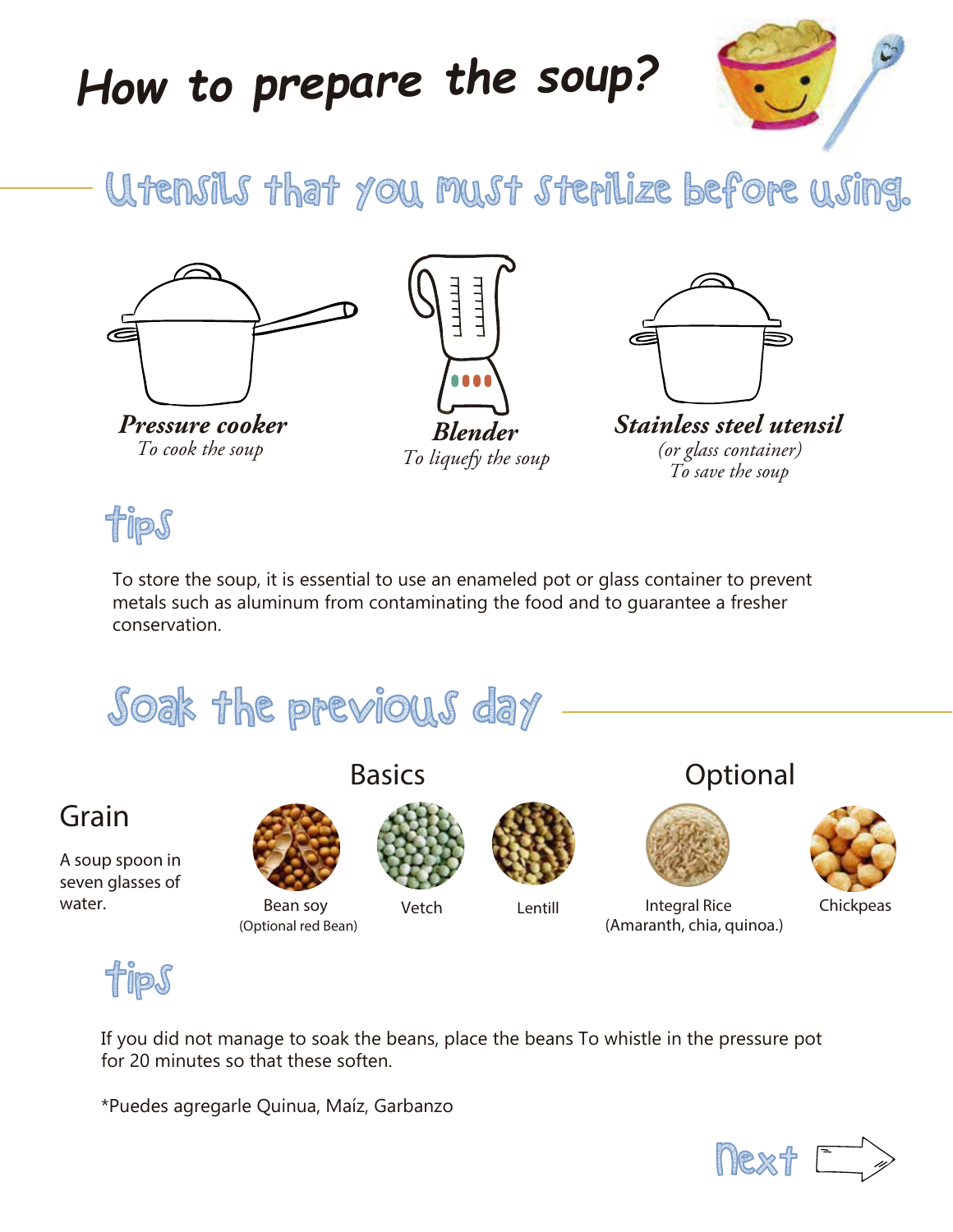#### If you want you can add















1 piece of cucumber 1 piece of beet 1 piece of arracacha 1 piece of avocado Asparagus Champignon



1 slice of papaya 1 1 slice of mango



1/2 guaba sweet

### *Tips*

Wash and ready the fruits

\*You can add sweet fruits, these are added at the time of listing the soup. (They should not be cooked)

nex<sup>'</sup>



- step 1 Place the previously soaked grains in the pressure cookerthe 7 cups of water until they are soft.
- Uncover the pot and add the animal protein, vegetables previously washed and chopped in small portions, the water and if it is the case it is added a little more so that it does not dry,Just leave a maximum of 10 minutes to boil after this is lost the nutrients
- $s$ tep  $\Im$  Uncover the pot and take it to a blender along with the fruits, the solid is gradually mixing with the liquid so that Be slightly thick, let it fall lazy. (It must be liquefied very well because it does not strain)

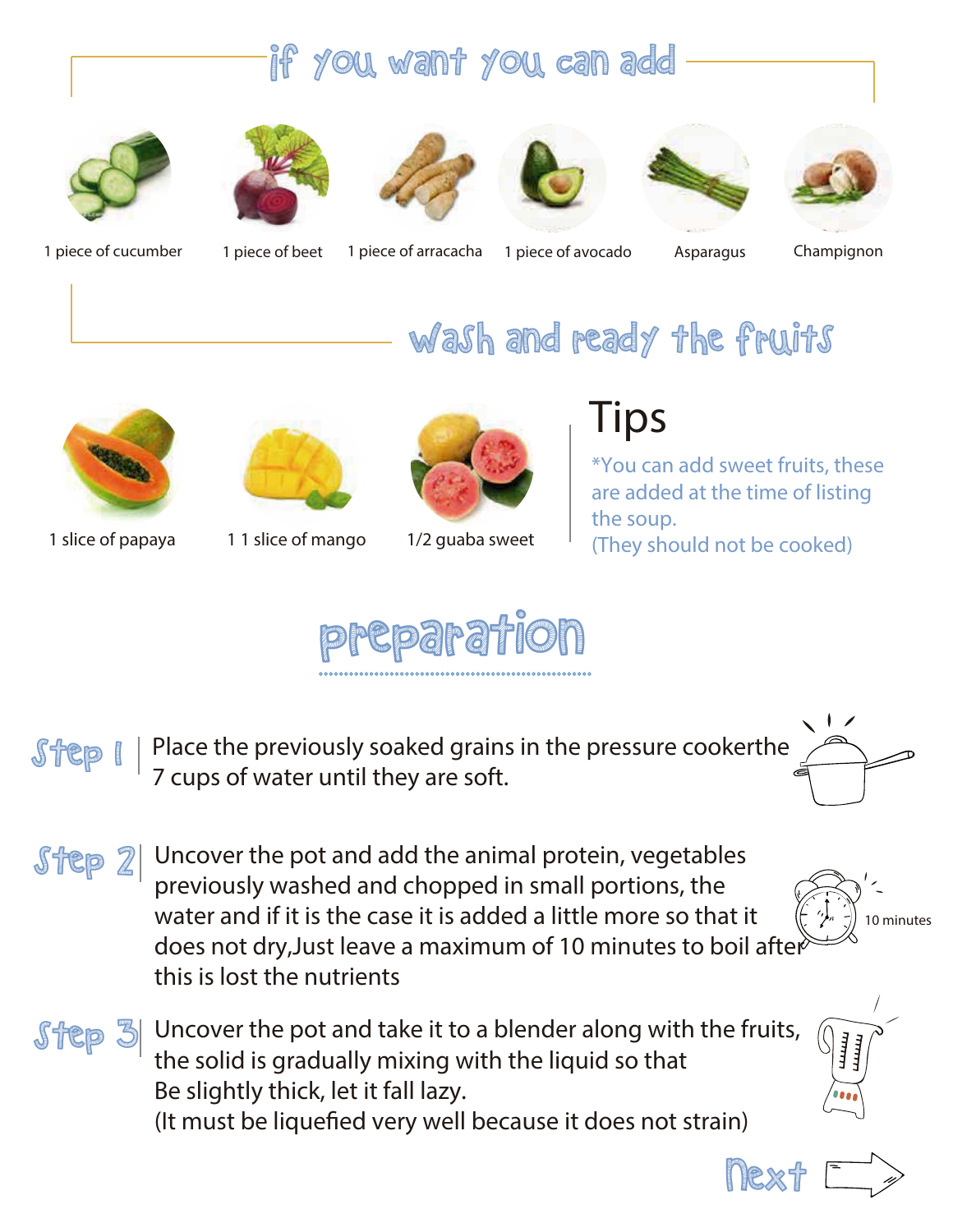$\int \frac{f}{f(x)}$  4 Once all the ingredients are liquefied, take it immediately to the refrigerator so that the cooling process is done inside it.



**\*If the liquid is left on the outside, even if it cools, the child can presentcolics with the teteros of the afternoon and the night.**

 **\*If there is any left over of the liquid after 24 hours, it should be discarded or used to feeding of adults or older children.**

> You must give the soup with a bottle and with the suck open cross (the broken must be big)



If you want the soup to be sweet so you like it your baby adds 3 tablespoons of pure natural honey to the soup You must give the soup with a bottle and with the suck open cross (the broken must be big)



It is recommended the first days to prevent the baby from suffering of constipation add more than 10 prunes and 1 tablespoon of olive oil, these are included at the time of making the liquefied. little by little it will not be necessary to include them. Remember: As the baby grows, they should increase the portions of animal and vegetable protein.

Include the table of vegetables and vegetables as well as in the book of the Dr Jaramillo.

# Remember..



This Diet is ideal for the elderly, diabetics, hypertensive, obese and especially for people who have or They have been operated on for cancer. For these cases, the animal protein (meat, fish, chicken, eggs, dairy) in the soup, because these acidify the organism what favors the cancer cells. It is also special to lose weight because it has no carbohydrates high density. For adults, dress them as they like, salt, pepper, garlic, onion, cilantro, parsley, turmeric, etc.

#### **if I do not have all the ingredients?**

**do it with the ones you have but prepare it!!!**